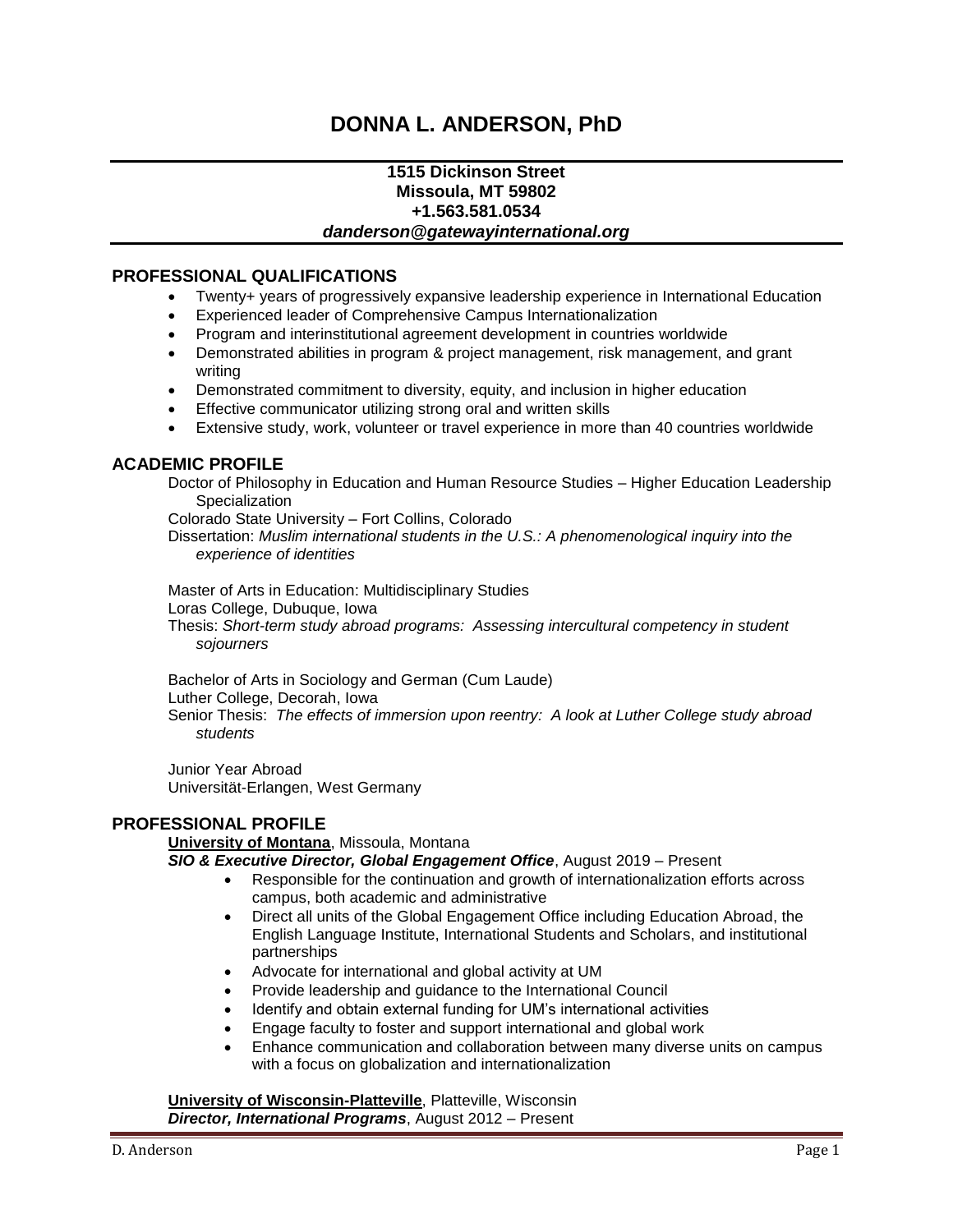- Provided campus-wide leadership in the development of programs designed to promote the internationalization of the University
- Provided leadership for Education Abroad, English Language Program, International Student & Scholar Services, International Student Recruitment & Retention, and International Partnerships & Agreements
- Directed department of seven full-time staff, multiple part-time staff and instructors, graduate assistants and interns
- Provided leadership for international programs and initiatives at two branch campuses (UW-Platteville Richland & UW-Platteville Baraboo/Sauk County)
- Partnered with Office of Admissions and Enrollment Management to develop strategic plan for international student recruitment and retention
- Increased international student first-to-second year retention rate from 60% to 80% over five year period
- Increased international student enrollment by 45% over five year period
- Budgeted for and implemented digital solutions including: Terra Dotta's i3s software and Morneau Shepell's student support program (My SSP)
- Managed a revenue-generating, self-supporting office
- Leveraged for and implemented funding model for internationalization
- Developed and manage annual budget of approximately \$2.5M for education abroad, international student and scholar services, English language program, and other international initiatives
- Oversaw Student Exchange Visitor Program (SEVP) and legal aspects of institutional SEVIS compliance
- Served as PDSO and RO
- Negotiated and implement agreements with international institutional partners
- Increased interinstitutional partnerships 100% over six year period
- Oversaw government-sponsored programs, e.g. Brazilian Scientific Mobility Program, Saudi Arabian Cultural Mission program, 100,000 Strong in the Americas
- Assisted faculty with internationalization of the curriculum
- Promoted development of a global perspective among all campus and community members
- Developed and oversee policies and procedures governing international programs, including risk management

### *Interim Senior Director of Diversity and Inclusion*, January 2015 – June 2015

- Oversaw International Programs Office, Patricia A. Doyle Center for Gender and Sexuality, and Robert and James Wright Center for Non-Traditional and Veteran **Students**
- Provided leadership and support to Inclusive Excellence Committee and University Bias Response Team

### *Director, Education Abroad,* September 2003 – August 2012

- Supervised office of three full-time staff, four interns, and one graduate assistant
- Managed a self-supporting office with a budget of more than \$2 million
- Recruited and advised up to 450 students on multiple programs/year
- Oversaw marketing plans for internal and external constituencies
- Established working relationships with faculty and administrators at home and sending institutions
- Developed new programs in Australia, China, and Fiji
- Implemented Terra Dotta's StudioAbroad software
- Collaborated with and supported faculty leading short-term international programs
- Authored or co-authored multiple successful grant proposals ranging from \$900 to \$24,900 (e.g. DAAD, NAFSA)
- Served as Team Leader for the Forum on Education Abroad's Quality Improvement Program (QUIP) Review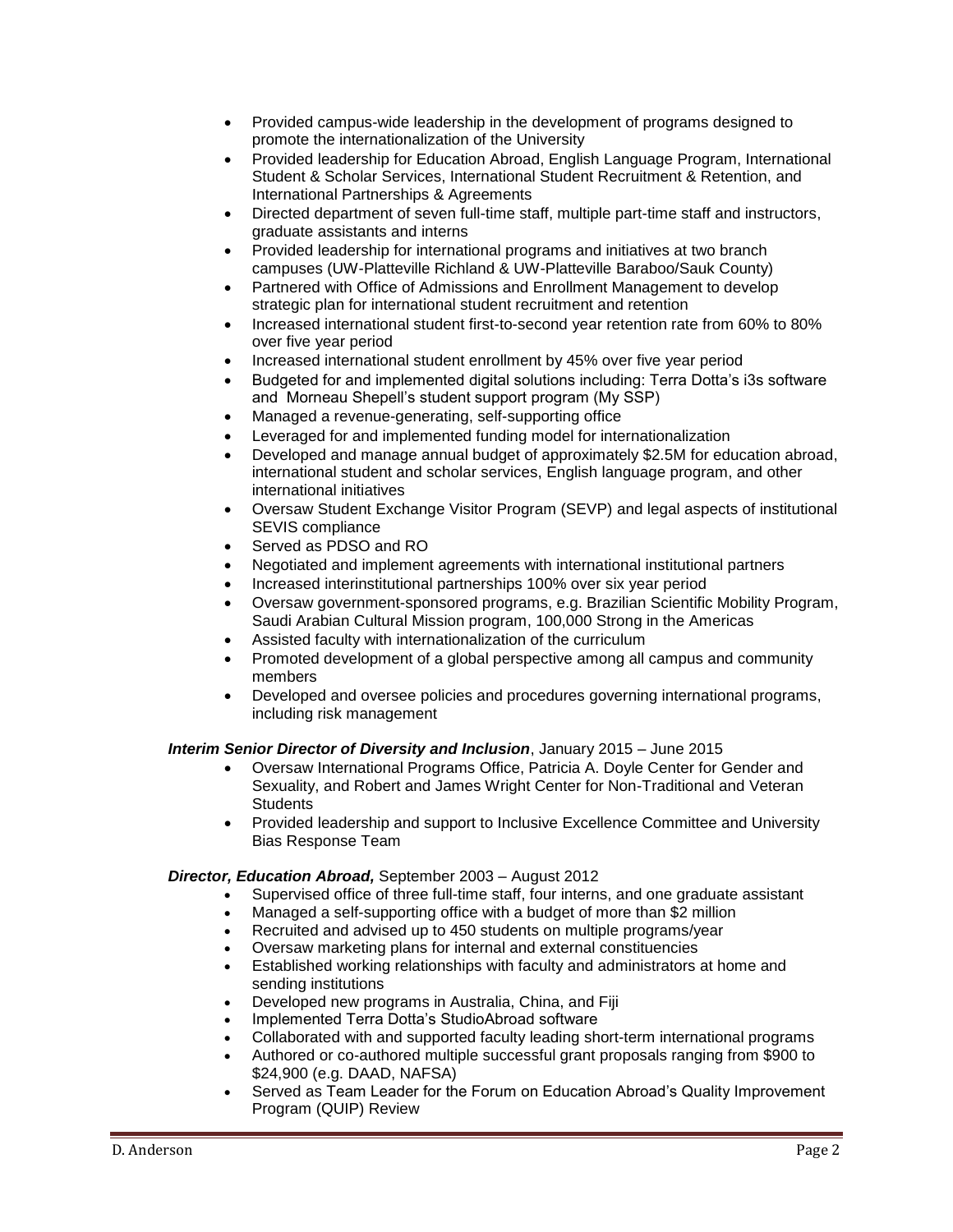### **Loras College,** Dubuque, Iowa

#### *Study Abroad Program Coordinator, Center for Experiential Learning,* November 1999 – September 2003

- Advised and placed 70+ students in study abroad programs each year
- Developed, administered and taught pre-departure and reentry programs
- Oversaw Loras-sponsored semester programs in Ireland, South Africa, Spain, and Ukraine; as well as numerous short-term programs
- Collaborated with and advised faculty on development of short-term programs
- Developed study abroad manuals, policies, guidelines, and assessment tools
- Assured proper transfer of experiential learning credit
- Managed study abroad budget
- Co-authored successful grant proposals to U.S. Department of State and NAFSA

#### *Study Abroad Intern,* August 1998 – November 1999

- Assisted with development of pilot program in Dublin, Ireland, including budget & curriculum
- Designed and produced study abroad brochure
- Researched and developed liability and safety handbook and waivers
- Developed and conducted pre-departure meetings

# **PROFESSIONAL PRESENTATIONS**

Montana International Educators Conference, Invited Speaker, Opening Remarks, June 2020 Association of the Study of Higher Education (ASHE) Conference, Roundtable Presenter, *Muslim International Students in the U.S.: A Phenomenological Inquiry into the Experience of Identities*, Portland, OR - November 2019

- NAFSA National Conference, Poster Presentation, *Muslim International Students in the U.S.: A Phenomenological Inquiry into the Experience of Identities*, Washington, DC - May 2019
- American Council on Education (ACE) Executive Forum, Invited Panelist, *Digital Apps & Online Communities for International Student Mental Health Services,* Washington, DC - November 2018
- UW-Platteville Campus Climate Series Co-Presenter, *Bystander Intervention Workshop,* Platteville, WI - February 2017
- UW-Platteville Campus Climate Series Co-Facilitator, *Lunch and Learn Discussions*, Platteville, WI – Academic Year 2016-17
- NAFSA Region V Conference, Co-Presenter: *Supporting International Student Identity Development through Campus Engagement*, Milwaukee, Wisconsin – October 2016
- EducationUSA Africa Regional Forum, Chair and Co-Presenter: *Student Mobility Options within a Large State System*, Accra, Ghana, West Africa – March 2016
- UW-Platteville, Intergroup Dialogue Co-Facilitator, Platteville, WI Academic Year 2015-16
- Best Practices for International Student and Study Abroad Recruiting Conference, Presenter: *Funding Model for Internationalization*, LaCrosse, Wisconsin – July 2013
- NAFSA Region V Conference, Session Chair: *Exploring the Development of Students' Intercultural Competence in Short-term Study Abroad: A Reflective Approach*, Madison, Wisconsin – October 2012
- Wisconsin Association of International Educators Conference, Chair and Co-Presenter: *Assessing Global Perspective in Education Abroad Students*, Appleton, Wisconsin – April 2012
- Wisconsin Association of International Educators Conference, Panelist: *Hot Topics in Education Abroad*, Appleton, Wisconsin – April 2012
- NAFSA Region V Conference, Session Chair: *Study Abroad Office Databases: Perspectives from Three Institutions*, Milwaukee, Wisconsin – October 2009
- NAFSA Region V Conference, Co-Presenter: *Advanced Training for the EA Professional Workshop*, Milwaukee, Wisconsin – October 2009
- Wisconsin Association of International Educators Conference, Chair and Co-Presenter: *The Forum's Quality Improvement Program: What is it & how can it benefit you?* Madison, Wisconsin – April 2009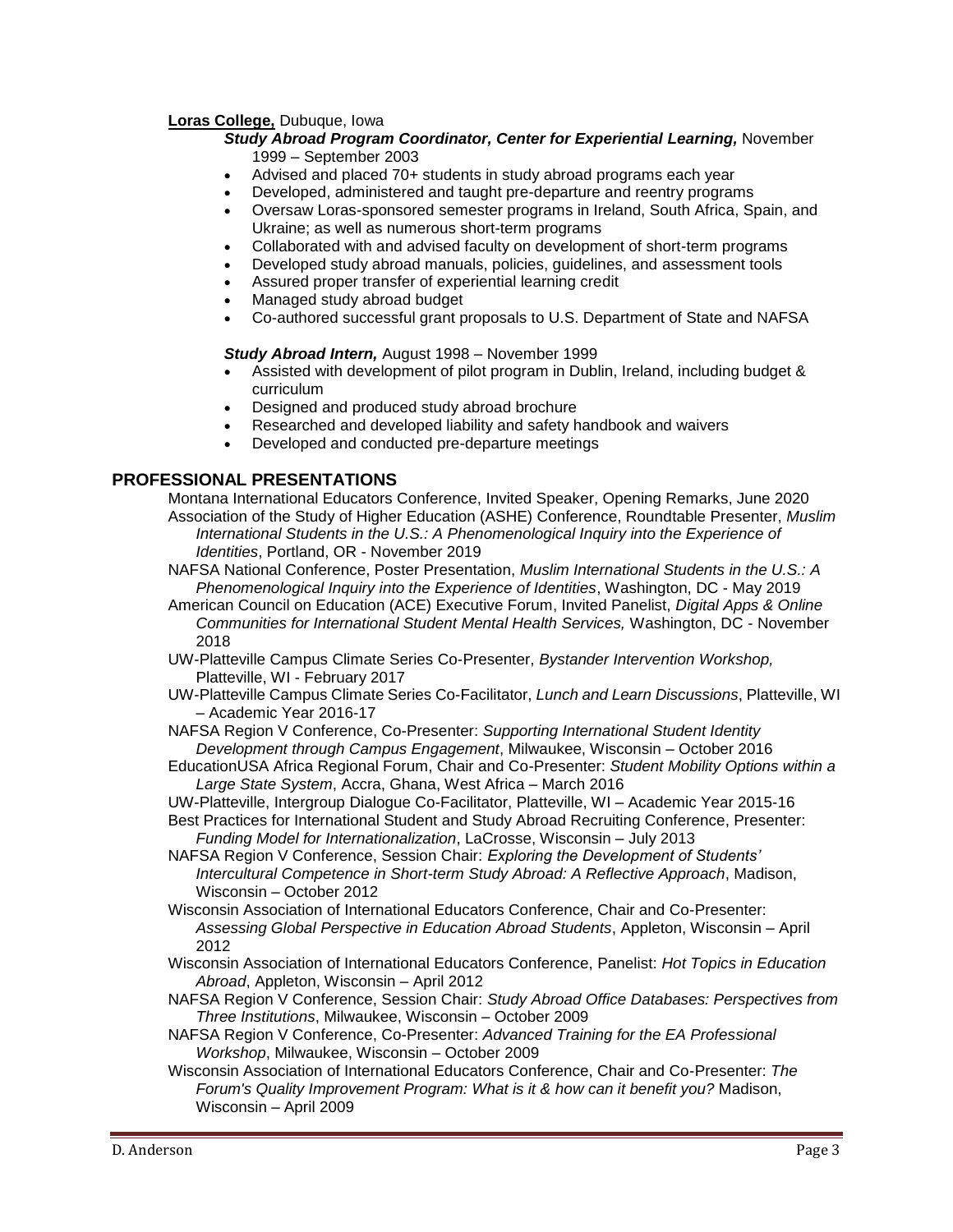- Wisconsin Association of International Educators Conference, Co-Presenter: *Study Abroad 201 Workshop*, Madison, Wisconsin – April 2009
- UW-Platteville Faculty Forum Respondent, *Travels to Cameroon, Africa: Broadening Perspectives*, Platteville, WI – March 2009
- NAFSA Region V Conference, Co-Presenter: *Institutional Management of Study Abroad,* Lincolnshire, Illinois – November 2008
- NAFSA Region V Conference, Co-Presenter: *Study Abroad 201 Workshop,* Lincolnshire, Illinois November 2008
- Wisconsin Association of International Educators Conference, Chair and Co-Presenter: *"My Dog Ate My Passport!" and Other Case Studies from the Field: Crisis Management in Education Abroad,* Milwaukee, Wisconsin – April 2008
- Wisconsin Association of International Educators Conference, Chair and Co-Presenter: *Hot Topics in Education Abroad,* Milwaukee, Wisconsin – April 2008
- NAFSA Region V Conference, Co-Presenter: *Storing, Sorting, Reporting: A Database Management Discussion*, Kalamazoo, Michigan – November 2007
- Global Education 2007: Best Practices in International Education Conference, Co-Presenter: *A Call to Action: Advocating for International Education*, Green Lake, Wisconsin – October 2007
- Wisconsin Global Education Conference, Co-Presenter: *The UWIIN Project (University of Wisconsin International Information Network)*, Lake Geneva, Wisconsin – October 2006
- NAFSA Stateline Conference, Co-Presenter: *Hot Topics in Education Abroad*, Lake Geneva, Wisconsin – April 2006
- NAFSA Stateline Conference, Co-Presenter: *University of Wisconsin International Information Network (UWIIN)*, Lake Geneva, Wisconsin – April 2006
- NAFSA Stateline Conference, Co-Presenter: *Study Abroad Basics Workshop*, Lake Geneva, Wisconsin – April 2006
- NAFSA Region V Conference, Co-Presenter: *ACIREMA: A Cross-Cultural Simulation*, Springfield, Illinois – November 2005
- NAFSA State Conference, Co-Presenter: *Online Resources and Online Applications for Study Abroad*, Madison, Wisconsin – April 2005
- NAFSA State Conference, Co-Presenter: *Study Abroad 101 Workshop*, Madison, Wisconsin April 2005
- Institute for Global Studies Conference, Co-Presenter: *Fostering International Education through Short-Term Study Tours Abroad*, Lake Geneva, Wisconsin – October 2004
- NAFSA State Conference, Presenter: *Short-Term Study Abroad: Assessing Student Outcomes through Journaling and Critical Portfolios*, Trego, Wisconsin – April 2004
- Association for Integrative Studies, Presenter: *Short Term Study Abroad: Assessing Student Outcomes – Continuing the Conversation*, Detroit, Michigan – October 2003
- NAFSA Bi-Regional Conference, Presenter: *Short Term Study Abroad: Assessing Student Outcomes*, Chicago, Illinois – November 2002
- Association for Integrative Studies, Presenter: *Short Term Study Abroad: Assessing Student Outcomes*, Springfield, Missouri – October 2002
- NAFSA Regional Conference, Co-Presenter: *NAFSA Coop Grant*, Iowa City, Iowa November 2000

### **PROFESSIONAL DEVELOPMENT**

Hate/Bias Response Symposium, La Crosse, WI – February 2018 AERA Conference, San Antonio, TX – April 2017 NCORE Conference, San Francisco, CA – May/June 2016 AIEA Conference, Washington, DC – February 2015 Intergroup Dialogue Facilitator Training, Mineral Point, Wisconsin – November 2014 ACE/AIEA Internationalization Collaborative Meeting, Washington DC – February 2014 ACE/AIEA Internationalization Collaborative Meeting, New Orleans, Louisiana – February 2013 J-1 Advising for Beginners Workshop, Champaign, Illinois – November 2011 F-1 Visa Basics for Beginners Workshop, Green Bay, Wisconsin – April 2011 Wisconsin Risk Management Workshop, Madison, Wisconsin – March 2009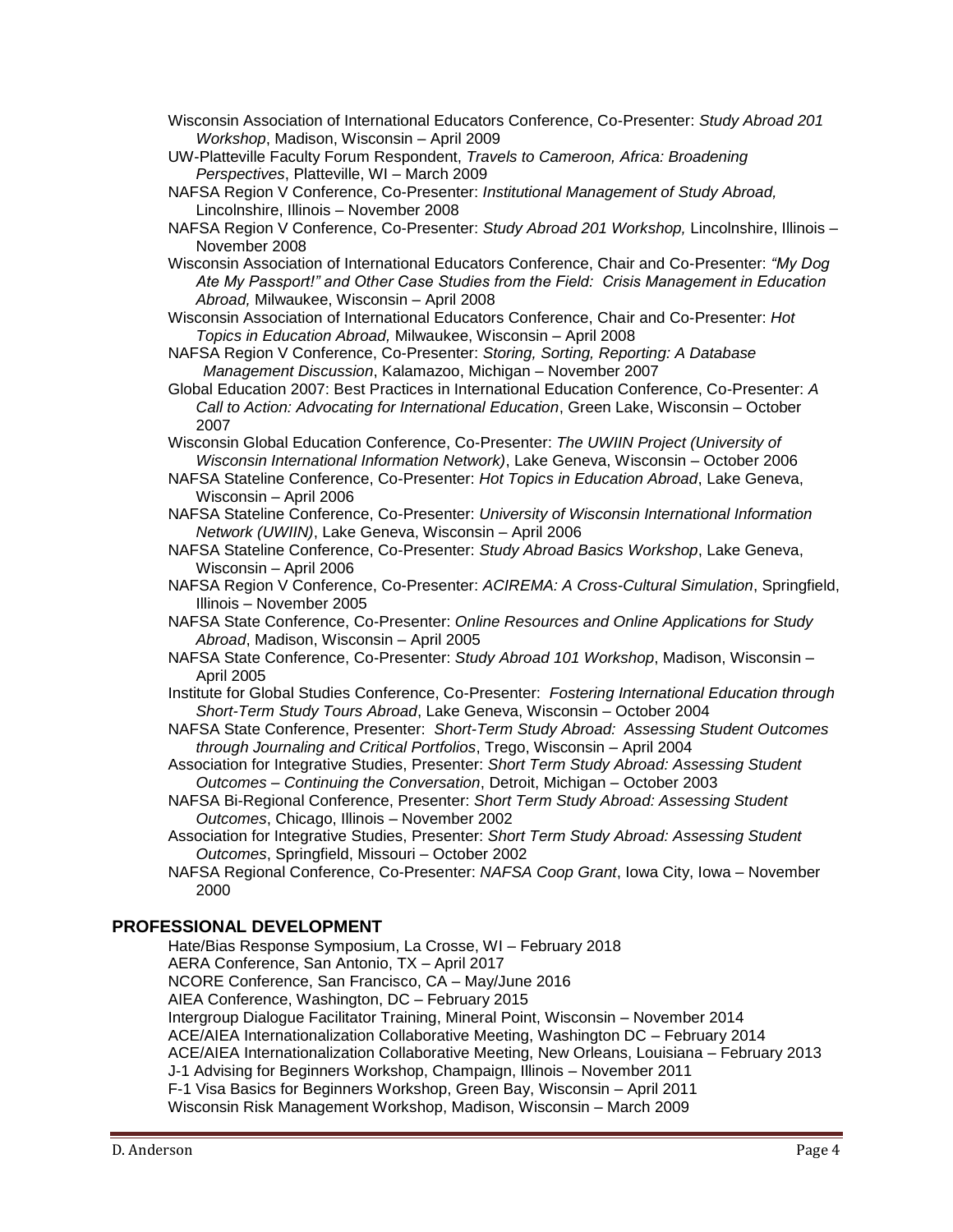NAFSA Advocacy Day, Washington DC – March 2007

The Forum on Education Abroad Conferences – November 2005, March 2007, March 2010 Wisconsin Global Studies Conferences – 2004 - 2007

NAFSA Management Development Program, Seattle, Washington – May 2005

- NAFSA Conference Workshop: *Teaching Students to Make the Most of Their Education Abroad*, Salt Lake City, Utah – May 2003
- Summer Institute for Intercultural Communication Workshops: *Foundations of Intercultural Communication, Training for International Transitions*, Forest Grove, Oregon – July 2002
- NAFSA Workshop: *South Africa: Education Abroad in the Rainbow Nation*, Chicago, Illinois April 2001
- NAFSA Professional Practice Workshop: *Administration of Education Abroad Programs*, San Diego, California – May 2000

Wisconsin Association of International Educators (WAIE) Conference – 2008 - 2012

NAFSA State Conference (Wisconsin) – 2004 - 2006

NAFSA Region V Conferences – 2003, 2004 – 2009, 2011-2012, 2016

NAFSA Region IV Conferences – 2000, 2002

NAFSA National Conferences – 1999, 2000, 2003 – 2008, 2010, 2012-2013, 2018

# **PROFESSIONAL RESEARCH**

Anderson, D. L. (2020). Muslim International Students in the United States. *Journal of International Students*, *10*(2), 320-338. <https://doi.org/10.32674/jis.v10i2.965>

- Anderson, D. L. (2019). *Muslim international students in the U.S.: A phenomenological inquiry into the experience of identities* (Order No. 13807846). Available from ProQuest Dissertations & Theses Global. (2244324624). Retrieved from https://search-proquestcom.ezproxy2.library.colostate.edu/docview/2244324624?accountid=10223
- Anderson, D. L. (2003). *Short-Term Study Abroad Programs: Assessing Intercultural Competency in Student Sojourners.* Unpublished thesis, Loras College, Dubuque, IA

# **PROFESSIONAL MEMBERSHIPS**

American Educational Research Association (AERA) Association of International Education Administrators (AIEA) Institute of International Education (IIE) NAFSA: Association of International Educators Region V, Wisconsin State Representative, 2006 – 2007

Chair Elect, Chair, and Past Chair, State of Wisconsin, 2005 – 2008 SECUSSA Representative, State of Wisconsin, 2004 – 2006

### **PROFESSIONAL AWARDS**

2012 UW-Platteville Academic Staff Award for Excellence 2009 UW-Platteville College of Liberal Arts & Education Excellence in Teamwork Award 2003 Loras College FISH Philosophy Award for Student Development

### **TEACHING EXPERIENCE**

Introduction to Social and Environmental Justice, Co-Instructor - Fall 2008

# **CAMPUS COMMITTEES/SERVICE**

University Bias Response Team University International Education Committee Inclusive Excellence Committee Strategic Planning Steering Committee Higher Learning Commission Reaccreditation Teams (2004-06 & 2014-16) International Studies Advisory Council Social and Environmental Justice Council Academic Staff Professional Development Committee Ethics Committee Midwest Culturally Inclusive Conference Planning Committee